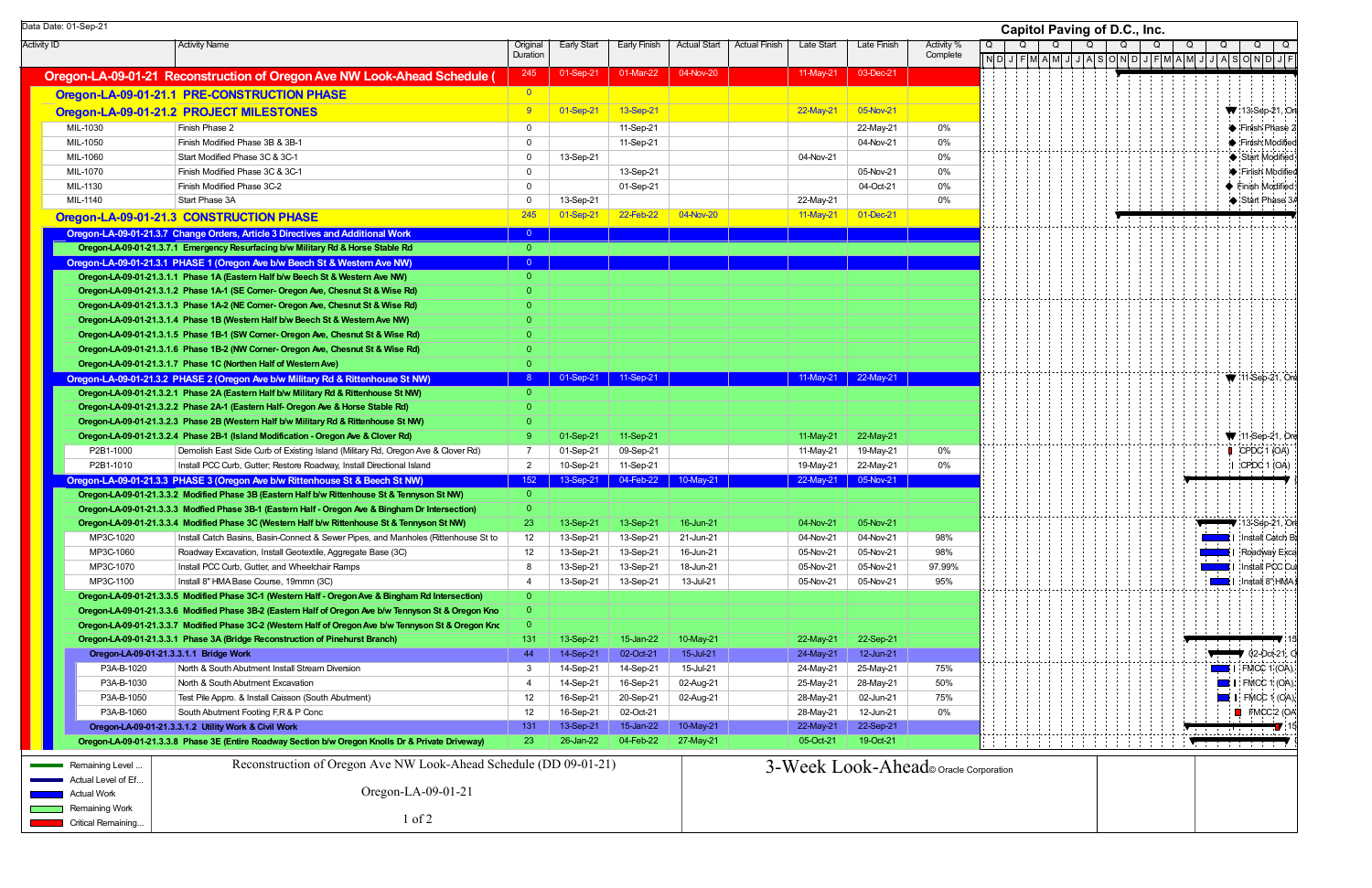Activity ID **Channel Activity Name Activity Name Original Original** Duration Early Start | Early Finish | Actual Start | Actual Finish | Late Start | Late Finish | Activity % **Complete** P3E-1015Install Electric Conduits, and Concrete Enclosures 10 26-Jan-22 27-Jan-22 27-Jan-22 27-May-21 05-Oct-21 06-Oct-21 90% P3E-1070Install Retaining Wall No. 3, Stone Faced Coping, Stockade Wood Fence 10 01-Feb-22 04-Feb-22 15-Jun-21 15-Oct-21 19-Oct-21 70% **Oregon-LA-09-01-21.3.4 Traffic & Streetlight Work** 11 12 12 12 12 12 13 14 13 13-Sep-21 27-Sep-21 04-Nov-20 21-Oct-21 21-Oct-21 05-Nov-21 **Oregon-LA-09-01-21.3.5 Paving, Line Stiping, Signage, and Miscellaneous Work** 23 40-Feb-22 22-Feb-22 24-Jun-21 04-Nov-21 05-Nov-21 05-Nov-21 **Oregon-LA-09-01-21.3.6 Landscape Work 1990 12:00 12:00 13:00 13:00 13:00 13:00 12:00 12:00 13:00 12:00 12:00 12:00 12:00 12:00 12:00 12:00 12:00 12:00 12:00 12:00 12:00 12:00 12:00 12:00 12:00 12:00 12:00 12:00 12:00 12 Oregon-LA-09-01-21.4 LUMPSUM ITEMS (Non-Construction) Department of the CONSTRUCTION Oregon-LA-09-01-21.5 POST-CONSTRUCTION PHASE** 5 26-Feb-22 01-Mar-22 01-Jul-21 30-Nov-21 03-Dec-21 CLO-1010Final Punch List & Walk-Through 6 26-Feb-22 01-Mar-22 01-Mar-22 01-Jul-21 30-Nov-21 03-Dec-21 30% **Oregon-LA-09-01-21.6 Delays, Additional Work, and Changes** 5 01-Sep-21 30-Sep-21 07-Sep-21 30-Oct-21 30-Oct-21 05-Nov-21 O $ND$ QData Date: 01-Sep-21 **Capitol Paving of D.C., Inc.**

| Remaining Level                                     | Reconstruction of Oregon Ave NW Look-Ahead Schedule (DD 09-01-21) | 3-Week Look-Ahead oracle Corporation |
|-----------------------------------------------------|-------------------------------------------------------------------|--------------------------------------|
| Actual Level of Ef                                  |                                                                   |                                      |
| Actual Work                                         | Oregon-LA-09-01-21                                                |                                      |
| Remaining Work                                      |                                                                   |                                      |
| <b>Critical Remaining</b><br><b>Service Service</b> | $2$ of $2$                                                        |                                      |
|                                                     |                                                                   |                                      |

|   |                |   |   |  |              |             | <b>Capitol Paving of D.C., Inc.</b> |   |     |            |  |                |                         |                |               |      |        |   |                |         |                |
|---|----------------|---|---|--|--------------|-------------|-------------------------------------|---|-----|------------|--|----------------|-------------------------|----------------|---------------|------|--------|---|----------------|---------|----------------|
| Q | $\overline{N}$ | J | Q |  | Q<br>$F$ MAM | $\mathsf J$ | J                                   | Q | A S | Q<br>O N D |  | $\overline{Q}$ | $J$ $F$ $M$ $A$ $M$ $J$ | $\overline{Q}$ |               | Q    | JASOND | Q |                | $J$ $F$ | $\overline{Q}$ |
|   |                |   |   |  |              |             |                                     |   |     |            |  |                |                         |                | $\mathcal{A}$ | $\,$ |        |   |                | I,      | ψ              |
|   |                |   |   |  |              |             |                                     |   |     |            |  |                |                         |                |               | ÷    |        |   | 27-Sep-21, C   |         |                |
|   |                |   |   |  |              |             |                                     |   |     |            |  |                |                         |                | ÷,            |      |        |   |                |         |                |
|   |                |   |   |  |              |             |                                     |   |     |            |  |                |                         |                |               |      |        |   | 17-Sep-21, Or  |         |                |
|   |                |   |   |  |              |             |                                     |   |     |            |  |                |                         |                |               |      |        |   |                |         |                |
|   |                |   |   |  |              |             |                                     |   |     |            |  |                |                         |                |               |      |        |   |                |         |                |
|   |                |   |   |  |              |             |                                     |   |     |            |  |                |                         |                |               |      |        |   | 07-Sep-21, Ore |         |                |
|   |                |   |   |  |              |             |                                     |   |     |            |  |                |                         |                |               |      |        |   |                |         |                |
|   |                |   |   |  |              |             |                                     |   |     |            |  |                |                         |                |               |      |        |   |                |         |                |
|   |                |   |   |  |              |             |                                     |   |     |            |  |                |                         |                |               |      |        |   |                |         |                |
|   |                |   |   |  |              |             |                                     |   |     |            |  |                |                         |                |               |      |        |   |                |         |                |
|   |                |   |   |  |              |             |                                     |   |     |            |  |                |                         |                |               |      |        |   |                |         |                |
|   |                |   |   |  |              |             |                                     |   |     |            |  |                |                         |                |               |      |        |   |                |         |                |
|   |                |   |   |  |              |             |                                     |   |     |            |  |                |                         |                |               |      |        |   |                |         |                |
|   |                |   |   |  |              |             |                                     |   |     |            |  |                |                         |                |               |      |        |   |                |         |                |
|   |                |   |   |  |              |             |                                     |   |     |            |  |                |                         |                |               |      |        |   |                |         |                |
|   |                |   |   |  |              |             |                                     |   |     |            |  |                |                         |                |               |      |        |   |                |         |                |
|   |                |   |   |  |              |             |                                     |   |     |            |  |                |                         |                |               |      |        |   |                |         |                |
|   |                |   |   |  |              |             |                                     |   |     |            |  |                |                         |                |               |      |        |   |                |         |                |
|   |                |   |   |  |              |             |                                     |   |     |            |  |                |                         |                |               |      |        |   |                |         |                |
|   |                |   |   |  |              |             |                                     |   |     |            |  |                |                         |                |               |      |        |   |                |         |                |
|   |                |   |   |  |              |             |                                     |   |     |            |  |                |                         |                |               |      |        |   |                |         |                |
|   |                |   |   |  |              |             |                                     |   |     |            |  |                |                         |                |               |      |        |   |                |         |                |
|   |                |   |   |  |              |             |                                     |   |     |            |  |                |                         |                |               |      |        |   |                |         |                |
|   |                |   |   |  |              |             |                                     |   |     |            |  |                |                         |                |               |      |        |   |                |         |                |
|   |                |   |   |  |              |             |                                     |   |     |            |  |                |                         |                |               |      |        |   |                |         |                |
|   |                |   |   |  |              |             |                                     |   |     |            |  |                |                         |                |               |      |        |   |                |         |                |
|   |                |   |   |  |              |             |                                     |   |     |            |  |                |                         |                |               |      |        |   |                |         |                |
|   |                |   |   |  |              |             |                                     |   |     |            |  |                |                         |                |               |      |        |   |                |         |                |
|   |                |   |   |  |              |             |                                     |   |     |            |  |                |                         |                |               |      |        |   |                |         |                |
|   |                |   |   |  |              |             |                                     |   |     |            |  |                |                         |                |               |      |        |   |                |         |                |
|   |                |   |   |  |              |             |                                     |   |     |            |  |                |                         |                |               |      |        |   |                |         |                |
|   |                |   |   |  |              |             |                                     |   |     |            |  |                |                         |                |               |      |        |   |                |         |                |
|   |                |   |   |  |              |             |                                     |   |     |            |  |                |                         |                |               |      |        |   |                |         |                |
|   |                |   |   |  |              |             |                                     |   |     |            |  |                |                         |                |               |      |        |   |                |         |                |
|   |                |   |   |  |              |             |                                     |   |     |            |  |                |                         |                |               |      |        |   |                |         |                |
|   | oration        |   |   |  |              |             |                                     |   |     |            |  |                |                         |                |               |      |        |   |                |         |                |
|   |                |   |   |  |              |             |                                     |   |     |            |  |                |                         |                |               |      |        |   |                |         |                |
|   |                |   |   |  |              |             |                                     |   |     |            |  |                |                         |                |               |      |        |   |                |         |                |
|   |                |   |   |  |              |             |                                     |   |     |            |  |                |                         |                |               |      |        |   |                |         |                |